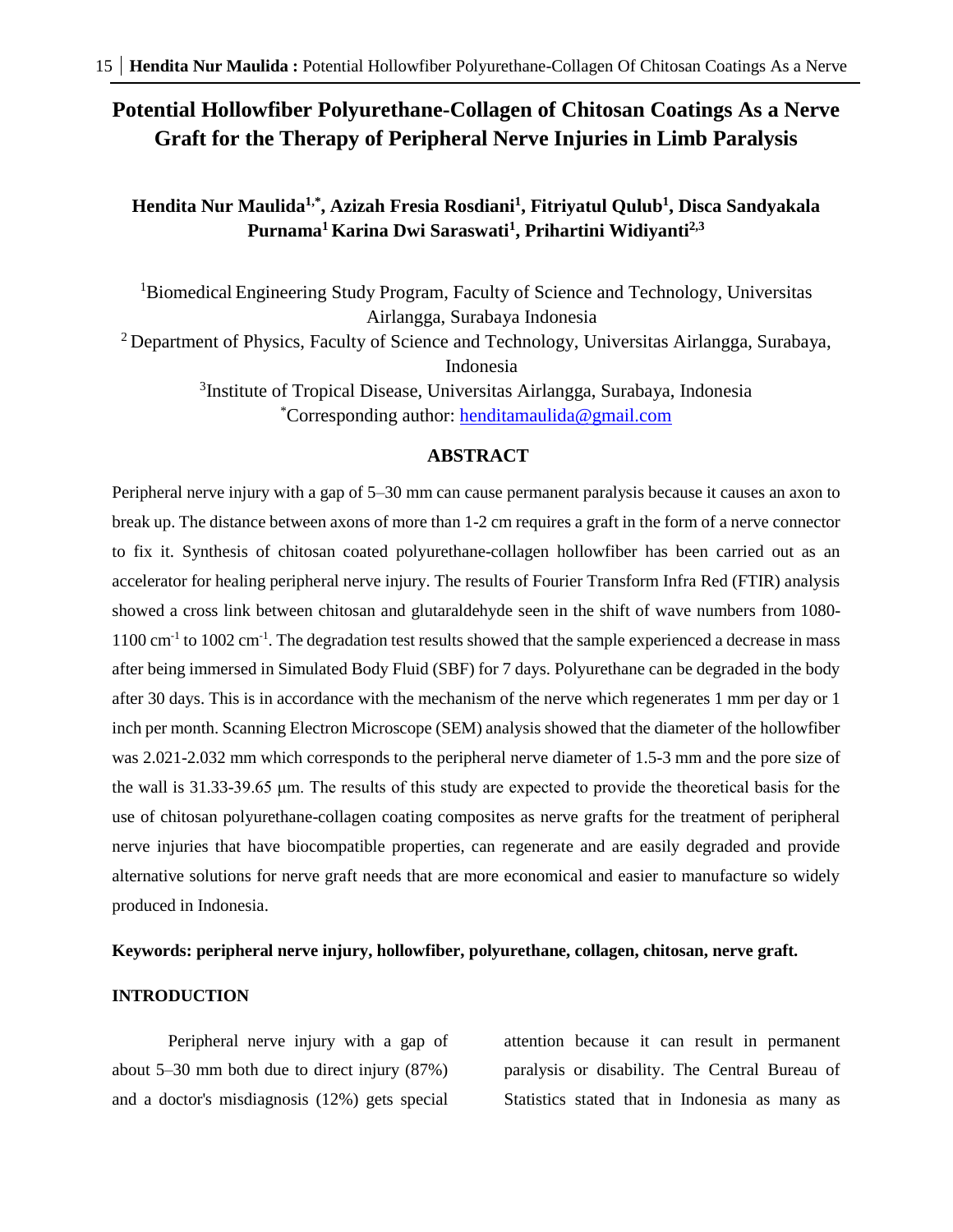69,260 cases of accidents occurred in 2009 and 66,488 cases occurred in 2010 with most cases occurring in the extremities. Accidents like this then cause injury, the most common of which is injury in the peripheral nerve. Peripheral nerve injury can be caused by traffic accidents, work accidents, complications of surgery or sharp objects that can trigger motoric and sensory paralysis which disrupts a person's ability to move normally (Uzun et. Al., 2006).

The injured peripheral nerve has a distinctive neuronal and axonal response. The severity of the injury partially determines the degree of axonal regeneration. Although the axonal growth rate and the maturation of motor functions are slow, the rate of regeneration can be estimated. Nerve regeneration runs 1 mm per day or 1 inch per month. Simple peripheral nerve damage still has the potential to regenerate. However, severe peripheral nerve damage causes the axon to break up so that a nerve gap or gap occurs. About 5% of all cases of peripheral nerve damage have gaps in the nerve axons (Ijkema et. Al., 2004). The distance between the two axons of more than 1-2 cm requires a graft in the form of a nerve connector to fix it (Deumens, 2010).

Until now, the autologous nerve grafting or nerve autograft is known as the gold standard for handling repair of lesions in peripheral nerves over a wide range. The nerve segment is taken from other parts of the body and inserted into the lesion to provide endoneurial tubes for regenerating axons. However, this method is not a perfect therapy because of the frequent results

that appear only on the return of limited functions. The limited function that can be performed by autograft directs the researcher to focus on creating a bioartificial nerve guidance conduit that uses a lot of chitosan-based material. Cui et. al. (2009) have succeeded in combining double-layer nerve conduits using polyurethane in the outer layer and collagen in the inner layer with the technique of double-nozzle lowtemperature deposition manufacturing (DLDM). Schwann cells from the nerves of mice cultured in a polyurethane-collagen composite conduit for one week experienced a significant increase in retention and survival when compared to those made from pure polyurethane and thus have a large potential for clinical use of peripheral nerve repair.

Based on this background, in this study an accelerator for the healing of peripheral nerve injury from a composite material of polyurethane (PU) was made to make collagen coated with chitosan. Polyurethane is chosen because the degradation process can be flexible. In order for nerve cells to regenerate, the selected material must not be permanent and must be degradable so that there is no need to have surgery again after the nerve regeneration process is complete to take the remaining polymer. Based on research by Cui et. al. (2009), polyurethane matrices tend to be mechanically stable if they interact with in vivo conditions while collagen fillers will improve the biological properties of the material because they promote Schwann cell adhesion, migration and proliferation. Next, the purpose of coating with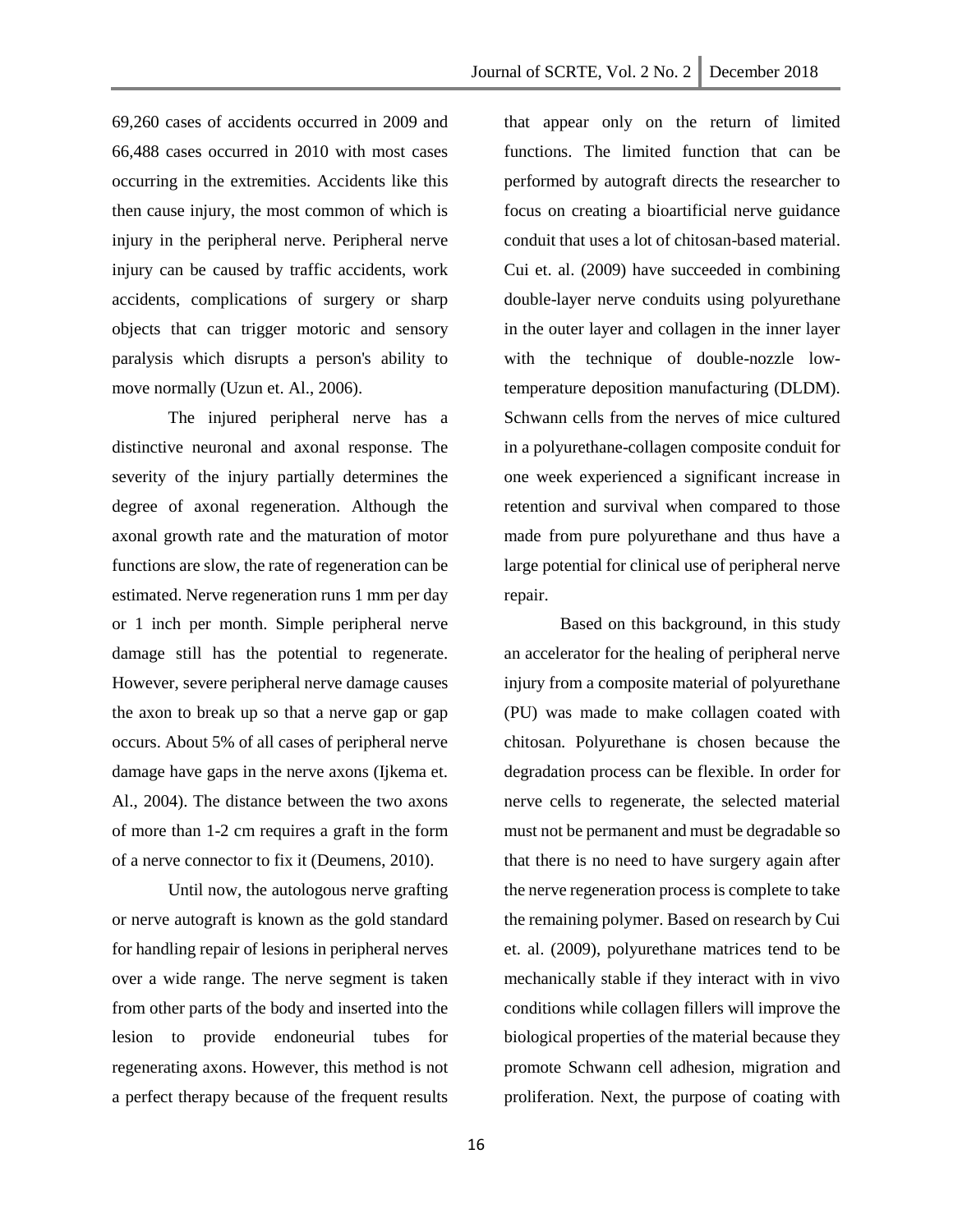chitosan is the biocompatible nature of chitosan because of its resemblance to the extracellular matrix of the body and its crucial role as antimicrobial. In addition, in vitro studies showed the suitability of chitosan membranes as a substrate for survival and oriented to Schwann cell growth (Yuan, 2004) and the survival and differentiation of nerve cells (Freier, 2005 and Simoes, 2011). Before coating is done, chitosan

#### **METHODS**

# **Synthesis of Hollowfiber Polyurethane-Collagen Coating Chitosan**

Hollowfiber polyurethane is made using spinneret by dissolving 5% (w/v) of polyurethane in chloroform and toluene. Collagen 2% (w/v) in citric acid was loaded into a polyurethane tube, freeze at 5°C for 24 hours and dried for 2 hours. As a coating, chitosan was dissolved according to variations in composition (1%, 1.5% and 2%) (w/v) in a 1% acetic acid solution and crosslinked with glutaraldehyde 0.5%. samples were dried at 60°C for 2 hours and characterized.

## **Functional Group Analysis using Fourier Transform Infra Red**

Fourier Transform Infra Red (FTIR) is used to analyze functional groups of materials and the possibility of forming new bonds. Sample using KBr powder as the background. The results is wave number absorption  $(cm<sup>-1</sup>)$  to percentage of transmittance (%) graphics.

#### **Degradation Test with Simulated Body Fluid**

will be crossed with glutaraldehyde to improve its mechanical properties. Glutaraldehyde is very reactive to amine groups in chitosan so that when reacted it will form a bridge that connects chitosan polymers to one another (Kohlpaintner et. Al., 2005). Characterization in this study included functional group analysis, material bioactivity test, and morphological test.

The degradation test was used to determine the ability of bioactivity of materials using simulation of body fluids, namely Simulated Body Fluid (SBF). The method for making SBF solution is according to Kokubo. The sample was measured for mass and soaked in SBF solution in a 5 ml pot bottle. During immersion, the SBF solution in the pot bottle is changed once every 24 hours to adjust the condition of the liquid in the body. The sample is measured mass every 24 hours to determine the ability of the material to degrade in units of time. After 7 days, the mass of the remaining composite was measured and presented in graphical form of mass change over time.

# **Morphology Test with Scanning Electron Microscope**

Scanning electron microscope (SEM) was used to determine the size and diameter of the sample. Before testing, samples are first cleaned and dried and then placed in stake holders who have been coated with gold carbon tip. Samples were analyzed in sizes below 200 nm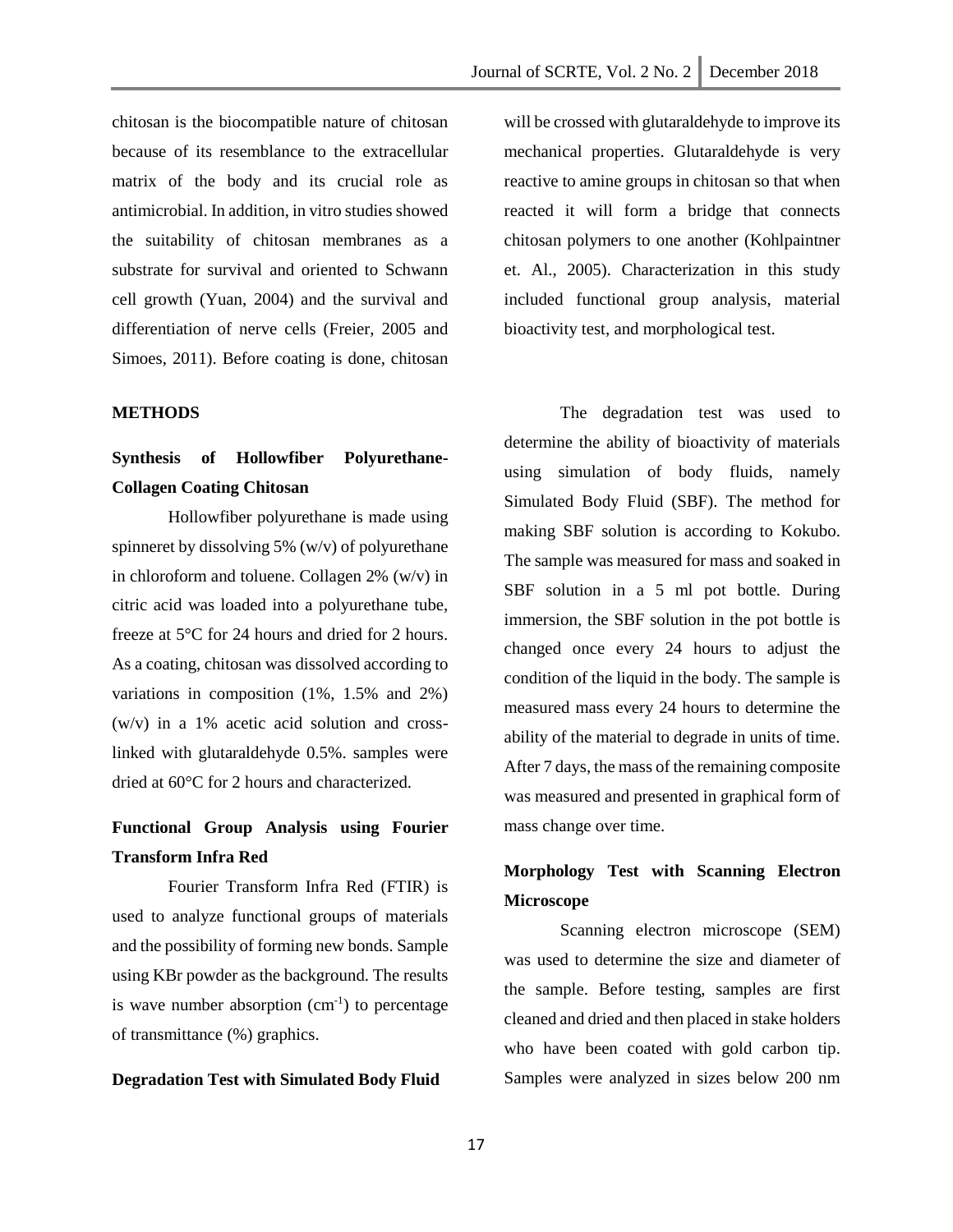and the output was in the form of images or images in the tiff image format.

#### **RESULTS AND DISCUSSION**

## **Results of Function Cluster Analysis with Fourier Transform Infra Red (FTIR)**

FTIR results show absorption band at wave number 3650-3850 cm<sup>-1</sup> which is OH bending vibration, wave number 3567 cm-1 which is secondary NH stretching vibration, wave number 3088 cm $^{-1}$  which is a bending vibration of amide group  $(R'NH<sub>2</sub>)$  as a typical group owned by collagen, wave number  $1730 \text{ cm}^{-1}$  which is a vibration of the urethane group (-NHCOO-), wave number  $1487 \text{ cm}^{-1}$  which is a bending vibration of  $CH<sub>2</sub>$  as a typical group owned by chitosan and wave number  $1002 \text{ cm}^{-1}$  which is stretching vibration of chitosan C-O-C which experiences a shift in wave number from 1080-  $1100 \text{ cm}^{-1}$  due to cross linking with OH groups from glutaraldehyde. The best synthesis results obtained on chitosan coating 2% (w/v) in terms of its functional group.



Figure 1. FTIR Spectrum of PU-Collagen-Chitosan Samples 2% (w/v)

### **Degradation Test Results with Simulated Body Fluid (SBF)**



Figure 2. Graph of Mass Changes to Time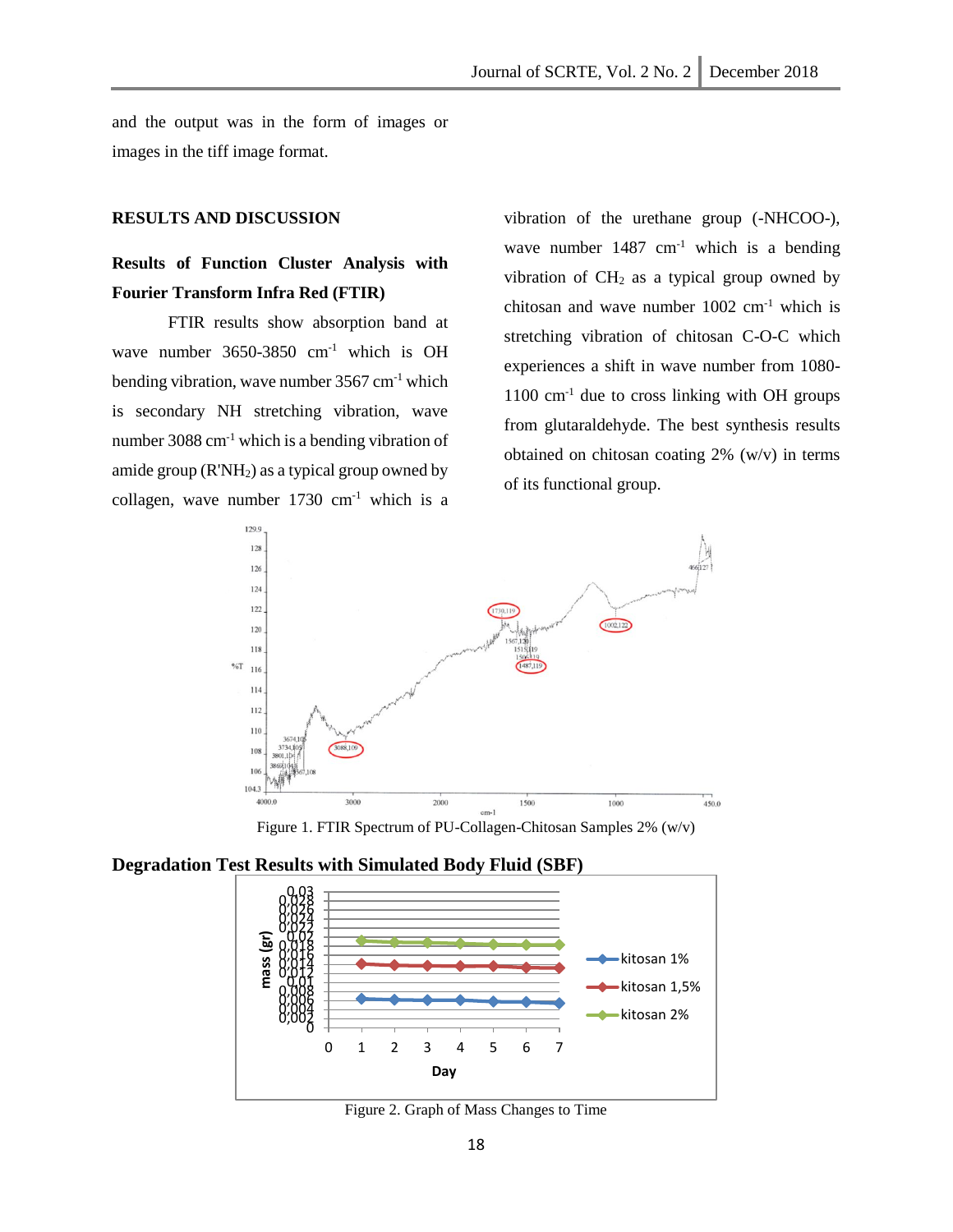Based on research by Rohaeti, et. al. (2004), polyurethane can be degraded in the body after 30 days. This is in accordance with the mechanism of nerves that regenerate 1 mm per day or 1 inch per month (Ijkema et. Al., 2004) so

# **Morphological Test Results with Scanning Electron Microscope (SEM)**

Vertical SEM analysis of hollowfiber samples showed the distribution of values at diameter sizes of 2.021 to 2.032 mm and the pore size on the walls ranged from 31.33 to 39.65 μm (Figure 3). This shows that the sample can be used as a healing accelerator for peripheral nerve

that it can be said that polyurethane-collagen hollowfiber coated with chitosan has the potential as an accelerator for healing of biodegradable peripheral nerves.

injury. According to Pateman et. al. (2015), peripheral nerves have a diameter of 1.5–3 mm. Meanwhile, the pores found on hollowfiber walls will make it easier for micro-sized nerve cell fibers to pass through the tube without colliding with each other so that the performance of the peripheral nerves in regenerating will be maximal.



Figure 3. Horizontal PU-Collagen-Chitosan Hollowfiber Results Horizontally at 75x and 300x Magnifications Showing Diameter and Pore Size

### **CONCLUSION**

1. Synthesis of hollowfiber PU-collagenchitosan is carried out by dissolving polyurethane 5% w/v into chloroform and toluene and mixed with collagen solution 2%

w/v for subsequent hollowfiber use using spinneret and coated with chitosan.

2. FTIR test results show a cross link between chitosan and glutaraldehyde seen in the shift of wave numbers from  $1080-1100$  cm<sup>-1</sup> to 1002 cm-1 . The SBF test results show